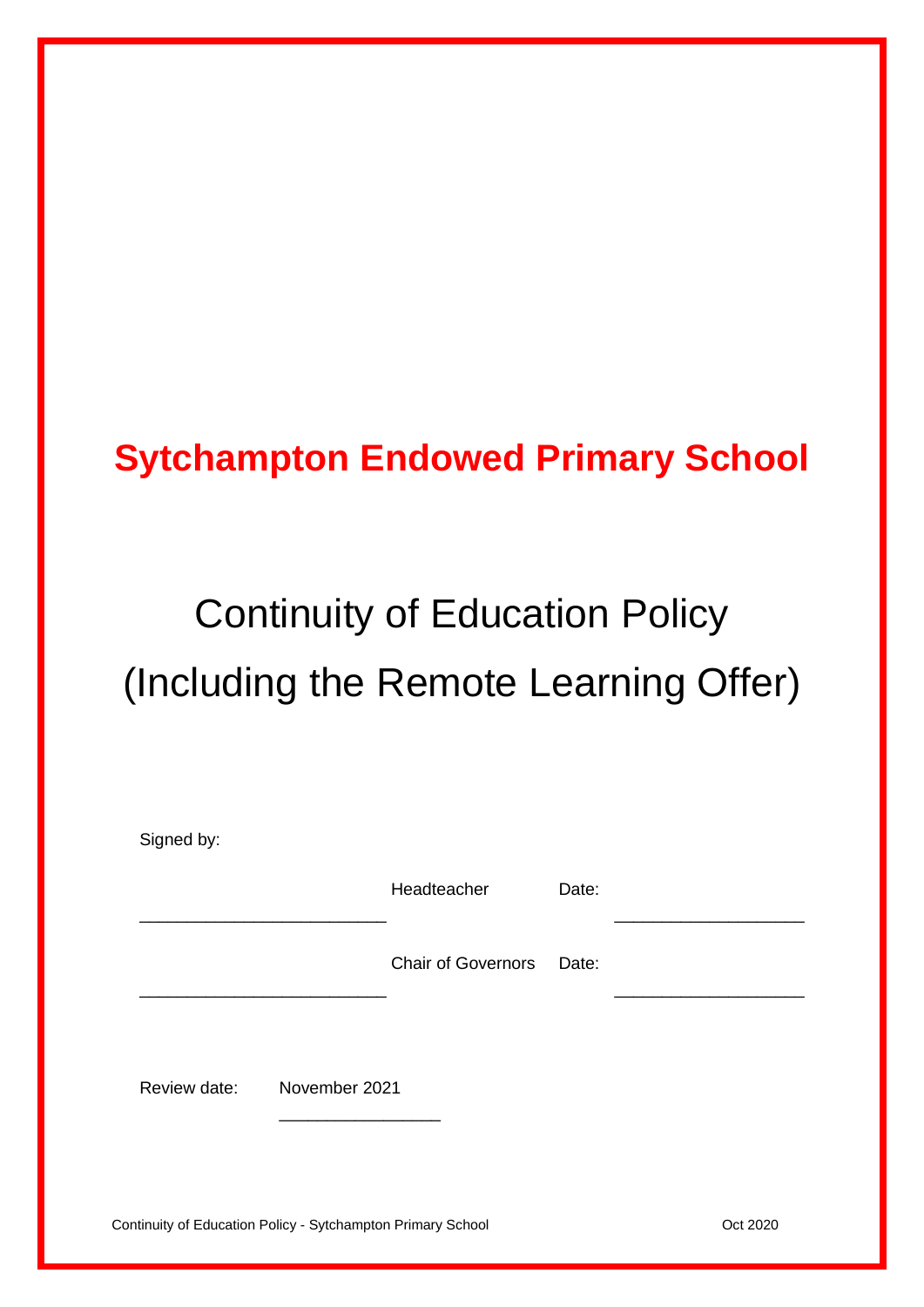## **Contents:**

[Statement of intent](#page-2-0)

- 1. [Legal framework](#page-2-1)
- 2. [Roles and responsibilities](#page-3-0)
- 3. [Resources](#page-6-0)
- 4. [Online safety](#page-8-0)
- 5. [Safeguarding](#page-9-0)
- 6. [Data protection](#page-10-0)
- 7. [Marking and feedback](#page-11-0)
- 8. [Health and safety](#page-11-1)
- 9. [School day and absence](#page-12-0)
- 10. [Communication](#page-12-1)
- 11. [Monitoring and review](#page-13-0)

#### Appendix

- a. [Remote Learning During the Coronavirus \(COVID-19\) Pandemic](#page-14-0)
- b. Sytchampton Online Learning Offer
- c. Online Communication Expectations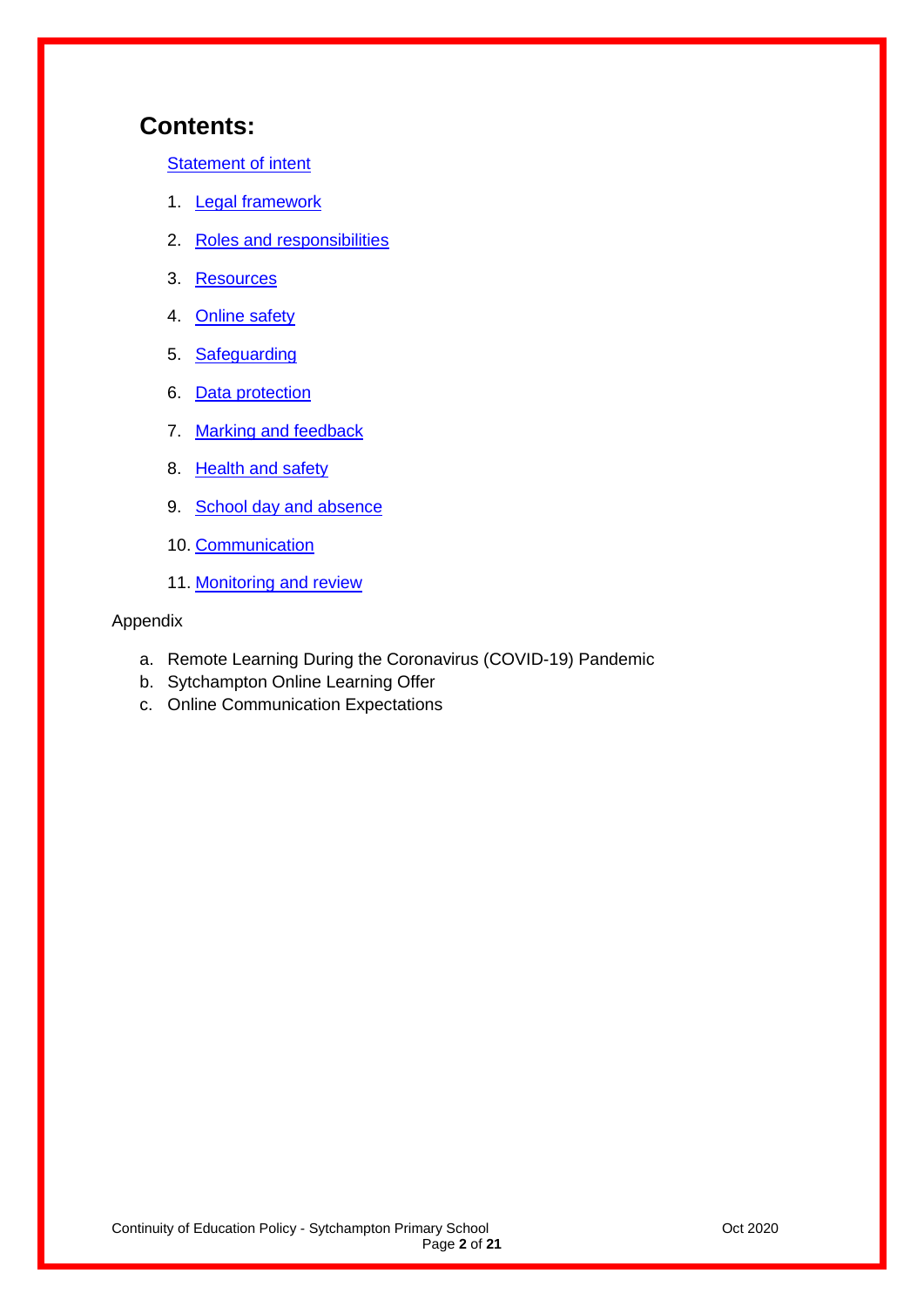## <span id="page-2-0"></span>**Statement of intent**

At Sytchampton Endowed Primary School, we understand the need to continually deliver high quality education, including during periods of remote learning – whether for an individual pupil or many. We recognise the importance of maintaining high expectations in all areas of school life and ensuring that all pupils have access to the learning resources and support they need to succeed.

Through the implementation of this policy, we aim to address the key concerns associated with remote learning, such as online safety, access to educational resources, data protection, and safeguarding.

This policy aims to:

- Minimise the disruption to pupils' education and the delivery of the curriculum.
- Ensure provision is in place so that all pupils have access to high quality learning resources.
- Protect pupils from the risks associated with using devices connected to the internet.
- Ensure staff, parent, and pupil data remains secure and is not lost or misused.
- Ensure robust safeguarding measures continue to be in effect during the period of remote learning.
- <span id="page-2-1"></span> Ensure all pupils have the provision they need to complete their work to the best of their ability, and to remain happy, healthy, and supported during periods of remote learning.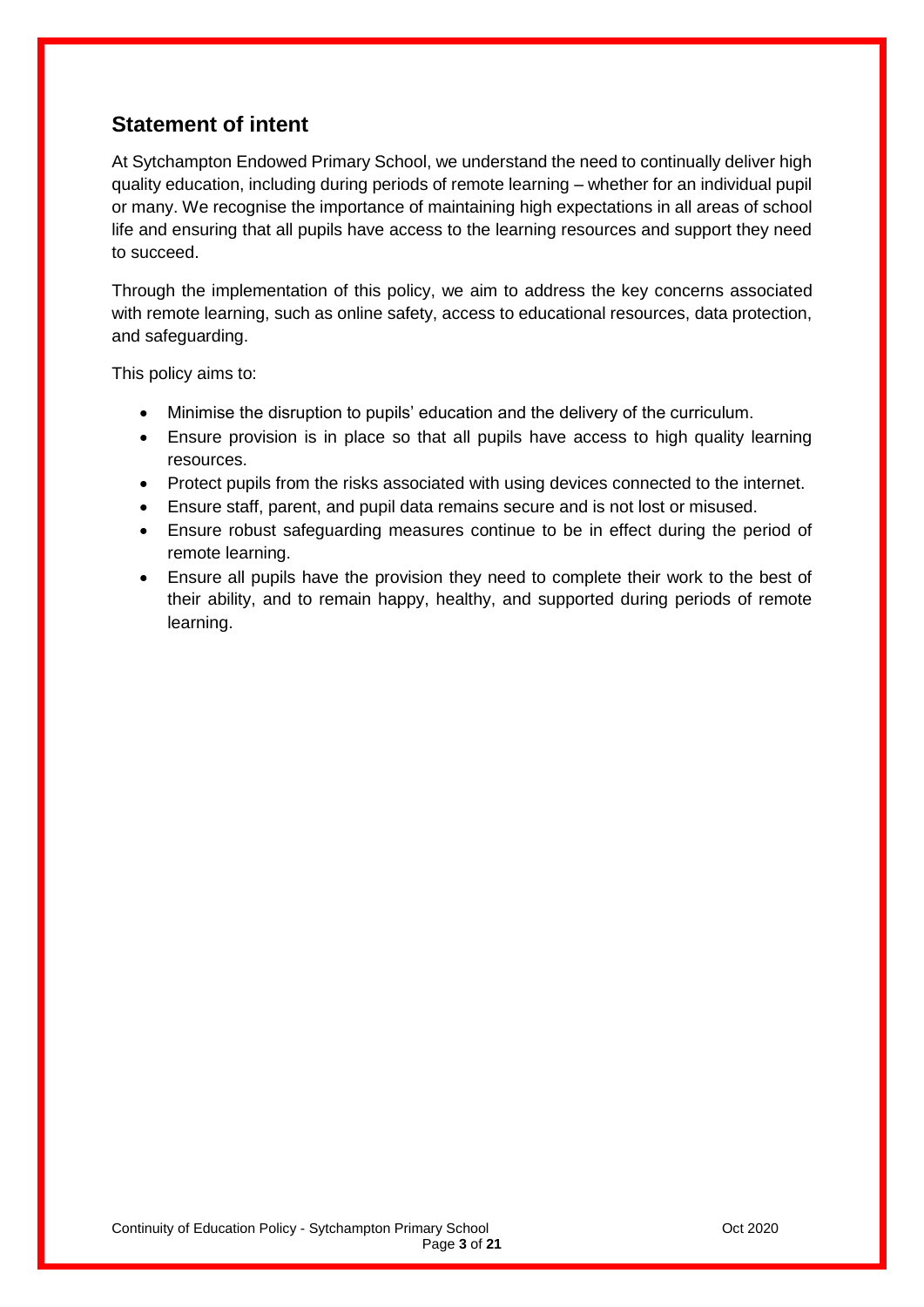## **1.** Legal framework

This policy has due regard to all relevant legislation and statutory guidance including, but not limited to, the following:

- Equality Act 2010
- Education Act 2004
- The General Data Protection Regulation (GDPR)
- Data Protection Act 2018
- $\circ$  This policy has due regard to national guidance including, but not limited to, the following:
	- DfE (2020) 'Keeping children safe in education'
	- DfE (2019) 'School attendance'
	- DfE (2017) 'Special educational needs and disability code of practice: 0 to 25 years'
	- DfE (2018) 'Health and safety: responsibilities and duties for schools'
	- DfE (2018) 'Health and safety for school children'
	- DfE (2016) 'Children missing education'

This policy operates in conjunction with the following school policies:

- Child Protection and Safeguarding Policy
- Data Protection Policy
- Special Educational Needs and Disabilities (SEND) Policy
- Behaviour Policy
- Accessibility Policy
- Marking and Feedback Policy
- Assessment Policy
- E-Safety Policy
- Health and Safety Policy
- Attendance Policy
- ICT Acceptable Use Policy
- Staff Code of Conduct
- Data and E-Security Breach Prevention and Management Plan
- <span id="page-3-0"></span>Attendance Policy (including Children Missing Education)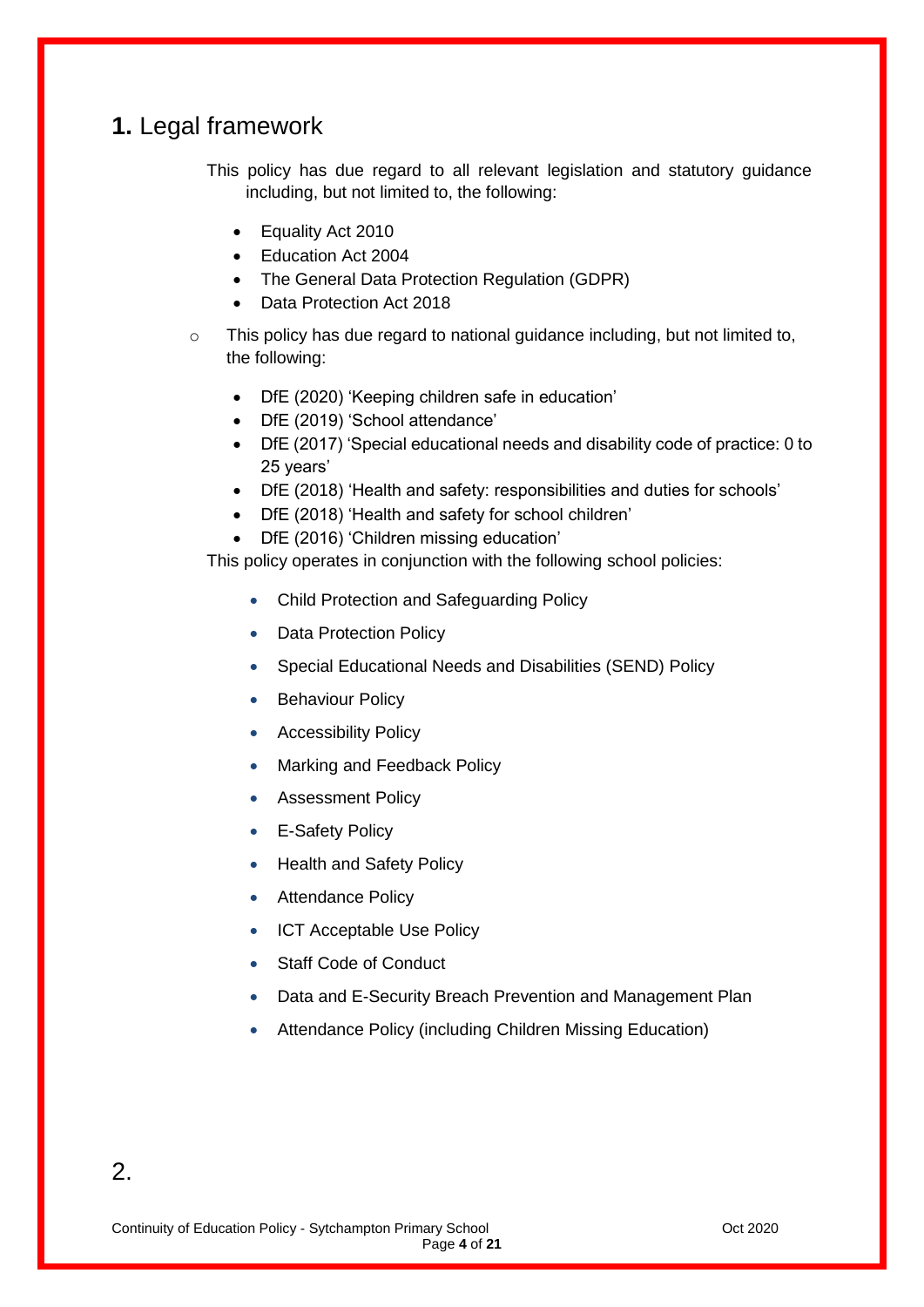## 3. Roles and responsibilities

The governing board is responsible for:

- Ensuring that the school has robust risk management procedures in place.
- Evaluating the effectiveness of the school's remote learning arrangements.

The headteacher is responsible for:

- Ensuring that staff, parents and pupils adhere to the relevant policies at all times.
- Ensuring that there are arrangements in place for identifying, evaluating, and managing the risks associated with remote learning.
- Ensuring that there are arrangements in place for monitoring incidents associated with remote learning.
- Overseeing that the school has the resources necessary to action the procedures in this policy.
- Reviewing the effectiveness of this policy on an annual basis and communicating any changes to staff, parents, and pupils.
- Arranging any additional training staff may require to support pupils during the period of remote learning.
- Conducting reviews on a weekly basis of the remote learning arrangements to ensure pupils' education does not suffer.
- Ensuring that the relevant health and safety risk assessments are carried out within the agreed timeframes.
- Putting procedures and safe systems of learning into practice, which are designed to eliminate or reduce the risks associated with remote learning.
- Ensuring that pupils identified as being at risk are provided with necessary information and instruction, as required.
- Managing the effectiveness of health and safety measures through a robust system of reporting, investigating, and recording incidents.

The DSL is responsible for:

- Attending and arranging, where necessary, any safeguarding meetings that occur during the remote learning period.
- Liaising with the ICT technicians to ensure that all technology used for remote learning is suitable for its purpose and will protect pupils online.
- Identifying vulnerable pupils who may be at risk if they are learning remotely.
- Ensuring that child protection plans are enforced while the pupil is learning remotely, and liaising with the headteacher and other organisations to make alternate arrangements for pupils who are at a high risk, where required.
- Identifying the level of support or intervention required while pupils learn remotely and ensuring appropriate measures are in place.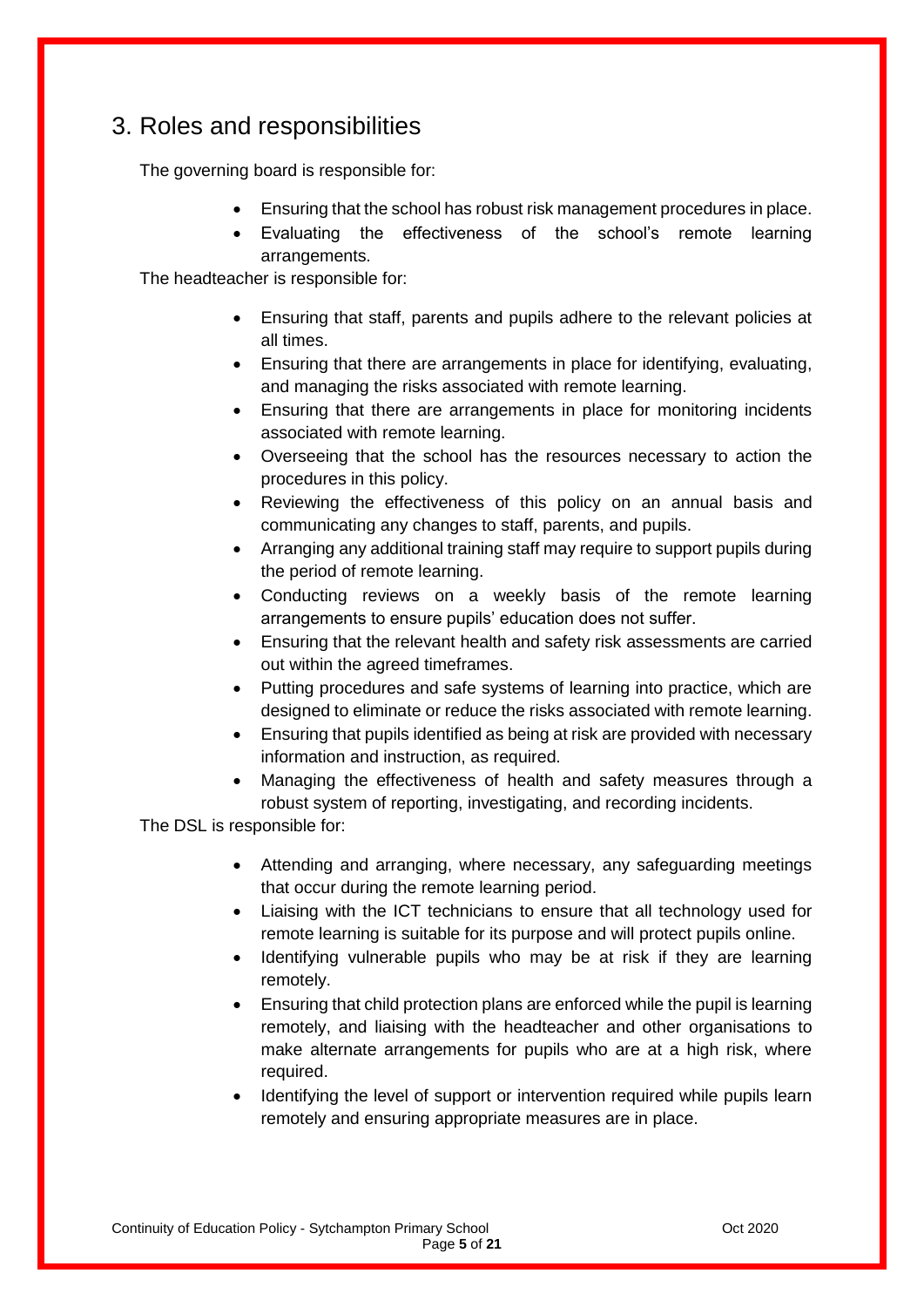Liaising with relevant individuals to ensure vulnerable pupils receive the support required during the period of remote working Ensuring all safeguarding incidents are adequately recorded and reported.

The SENCO is responsible for:

- Liaising with the ICT technicians to ensure that the technology used for remote learning is accessible to all pupils and that reasonable adjustments are made where required.
- Ensuring that pupils with EHC plans continue to have their needs met while learning remotely, and liaising with the headteacher and other organisations to make any alternate arrangements for pupils with EHC plans and IHPs.
- Identifying the level of support or intervention that is required while pupils with SEND learn remotely.
- Ensuring that the provision put in place for pupils with SEND is monitored for effectiveness throughout the duration of the remote learning period.

The SBM is responsible for:

- Arranging the procurement of any equipment or technology required for staff to teach remotely and for pupils to learn from home.
- Ensuring value for money when arranging the procurement of equipment or technology.
- Ensuring that the school has adequate insurance to cover all remote working arrangements.
- Ensuring that Pupils who are entitled to Free School Meals are provided for in accordance with the most up to date government guidance.

The ICT technicians are responsible for:

- Ensuring that all school-owned devices used for remote learning have suitable anti-virus software installed, have a secure connection, can recover lost work, and allow for audio and visual material to be recorded, where required.
- Ensuring that any programs or networks used for remote learning can effectively support a large number of users at one time, where required, e.g. undertaking 'stress' testing.
- Working with the SENCO to ensure that the equipment and technology used for learning remotely is accessible to all pupils and staff.

Staff members are responsible for:

- Adhering to this policy at all times during periods of remote learning.
- Reporting any health and safety incidents to the headteacher and asking for guidance as appropriate.
- Reporting any safeguarding incidents to the DSL and asking for guidance as appropriate.
- Taking part in any training conducted to meet the requirements of this policy, including training on how to use the necessary electronic equipment and software.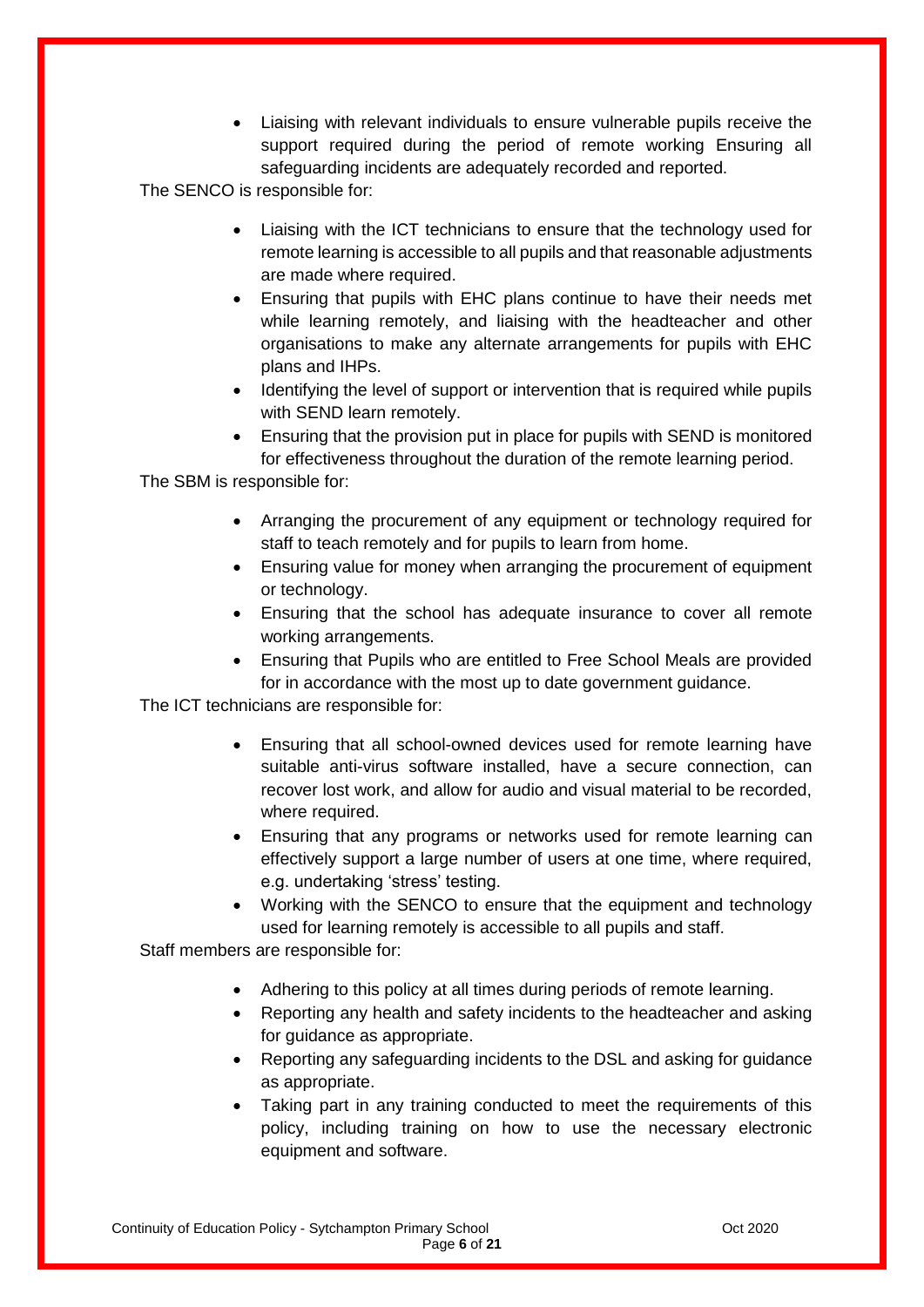- Reporting any dangers or potential dangers they identify, as well as any concerns they may have about remote learning, to the headteacher.
- Reporting any defects on school-owned equipment used for remote learning to an ICT technician.
- Adhering to the Staff Code of Conduct at all times.

Parents are responsible for:

- Adhering to this policy at all times during periods of remote learning.
- Ensuring their child is available to learn remotely at the times set out in paragraphs  $9.1$  and  $9.2$  of this policy, and that the schoolwork set is completed on time and to the best of their child's ability.
- Reporting any technical issues to the school as soon as possible.
- Ensuring that their child always has access to remote learning material during the times set out in paragraphs [9.1](#page-12-2) and [9.2.](#page-12-3)
- Reporting any absence in line with the terms set out in paragraph [9.6.](#page-12-4)
- Ensuring their child uses the equipment and technology used for remote learning as intended.
- Adhering to the Parent Code of Conduct at all times.

Pupils are responsible for:

- Adhering to this policy at all times during periods of remote learning.
- Ensuring they are available to learn remotely at the times set out in paragraphs [9.1](#page-12-2) and [9.2](#page-12-3) of this policy, and that their schoolwork is completed on time and to the best of their ability.
- Reporting any technical issues to their teacher as soon as possible.
- Ensuring they have access to remote learning material and notifying a responsible adult if they do not have access.
- Notifying a responsible adult if they are feeling unwell or are unable to complete the schoolwork they have been set.
- Ensuring they use any equipment and technology for remote learning as intended.
- Adhering to the Behaviour Policy at all times.

### <span id="page-6-0"></span>4. Resources

#### **Learning materials**

The school will accept a range of different teaching methods during remote learning to help explain concepts and address misconceptions easily. For the purpose of providing remote learning, the school may make use of:

- Work booklets
- $\bullet$  Fmail
- Past and mock test papers
- Current online learning portals (Seesaw/Microsoft Teams/Letterjoin/Spelling Shed)
- Educational websites (e.g. Oxford Owl)
- Reading tasks

Continuity of Education Policy - Sytchampton Primary School **Continuity of Education Policy - Sytchampton Primary School**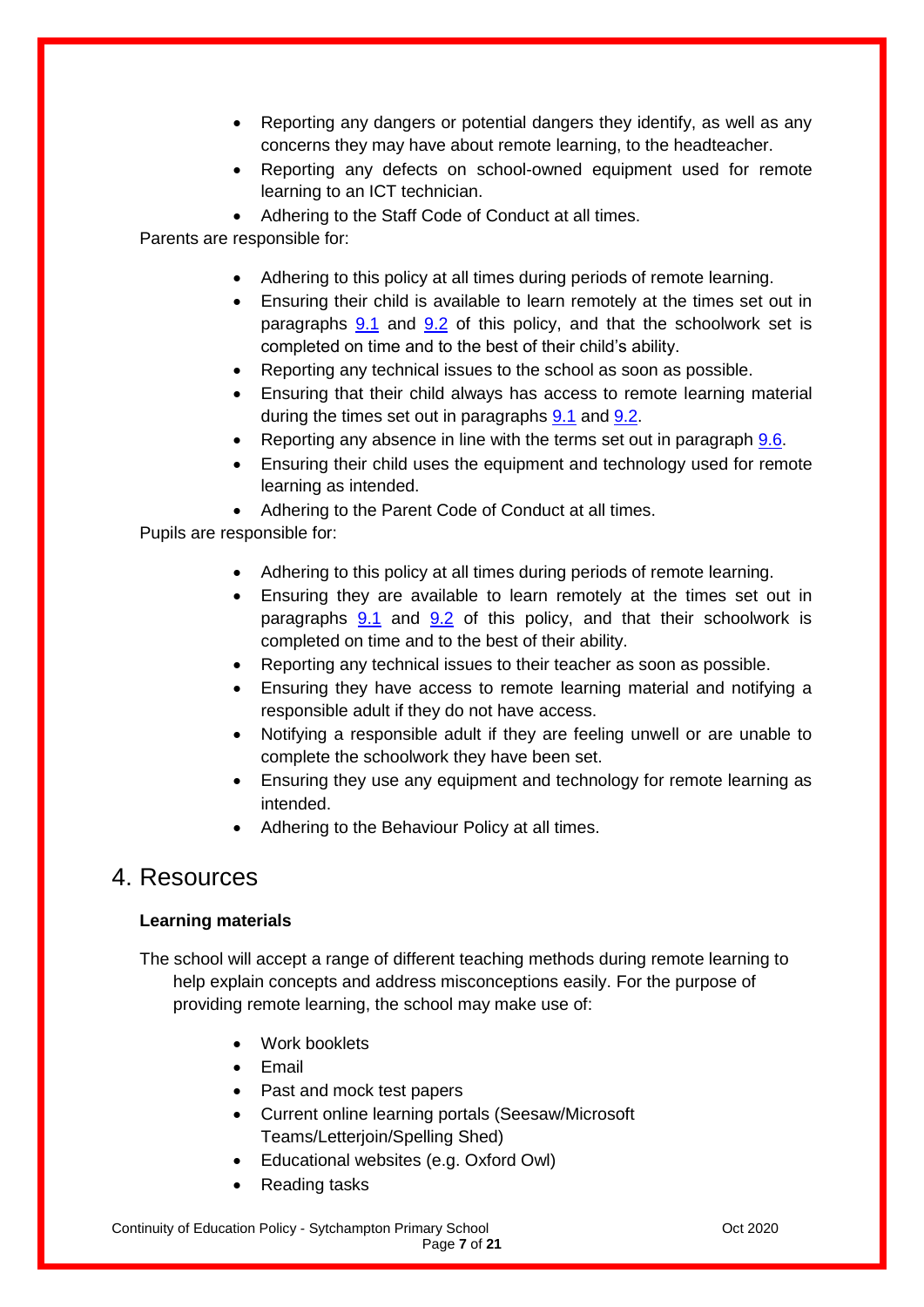- Pre-recorded video or audio lessons (made either by staff or nationally p;roduced materials such as Oak National Academy or BBC Bitesize)
- Teachers will review the DfE's list of [online education resources](https://www.gov.uk/government/publications/coronavirus-covid-19-online-education-resources) and utilise these tools as necessary, in addition to existing resources.
- Reasonable adjustments will be made to ensure that all pupils have access to the resources needed for effective remote learning.
- Teachers will ensure the programmes chosen for online learning have a range of accessibility features, e.g. voice-to-text conversion, to support pupils with SEND.
- Lesson plans will be adapted to ensure that the curriculum remains fully accessible and inclusive via remote learning.
- The school will review the resources pupils have access to and adapt learning to account for all pupils needs by using a range of different formats, e.g. providing work on PDFs which can easily be printed from a mobile device.
- Work packs will be made available for pupils who do not have access to a printer these packs can be collected from school.
- Teaching staff will liaise with the SENCO and other relevant members of staff to ensure all pupils remain fully supported for the duration of the remote learning period.
- The SENCO will arrange additional support for pupils with SEND which will be unique to the individual's needs, e.g. via weekly phone calls.
- Any issues with remote learning resources will be reported as soon as possible to the relevant member of staff.
- Pupils will be required to use their own or family-owned equipment to access remote learning resources, unless the school agrees to provide or loan equipment, e.g. laptops.
- For pupils who cannot access digital devices at home, the school will, where possible and for eligible pupils, apply for technology support through their LA.
- Pupils and parents will be required to maintain the upkeep of any equipment they use to access remote learning resources.
- Teaching staff will oversee academic progression for the duration of the remote learning period and will mark and provide feedback on work in line with [section 7](#page-11-0) of this policy.
- The arrangements for any 'live' sessions e.g. registration and class meetings, will be communicated via Seesaw no later than one day before the allotted time and kept to a reasonable length of no more than 30 minutes per session.
- The ICT technicians are not responsible for providing technical support for equipment that is not owned by the school.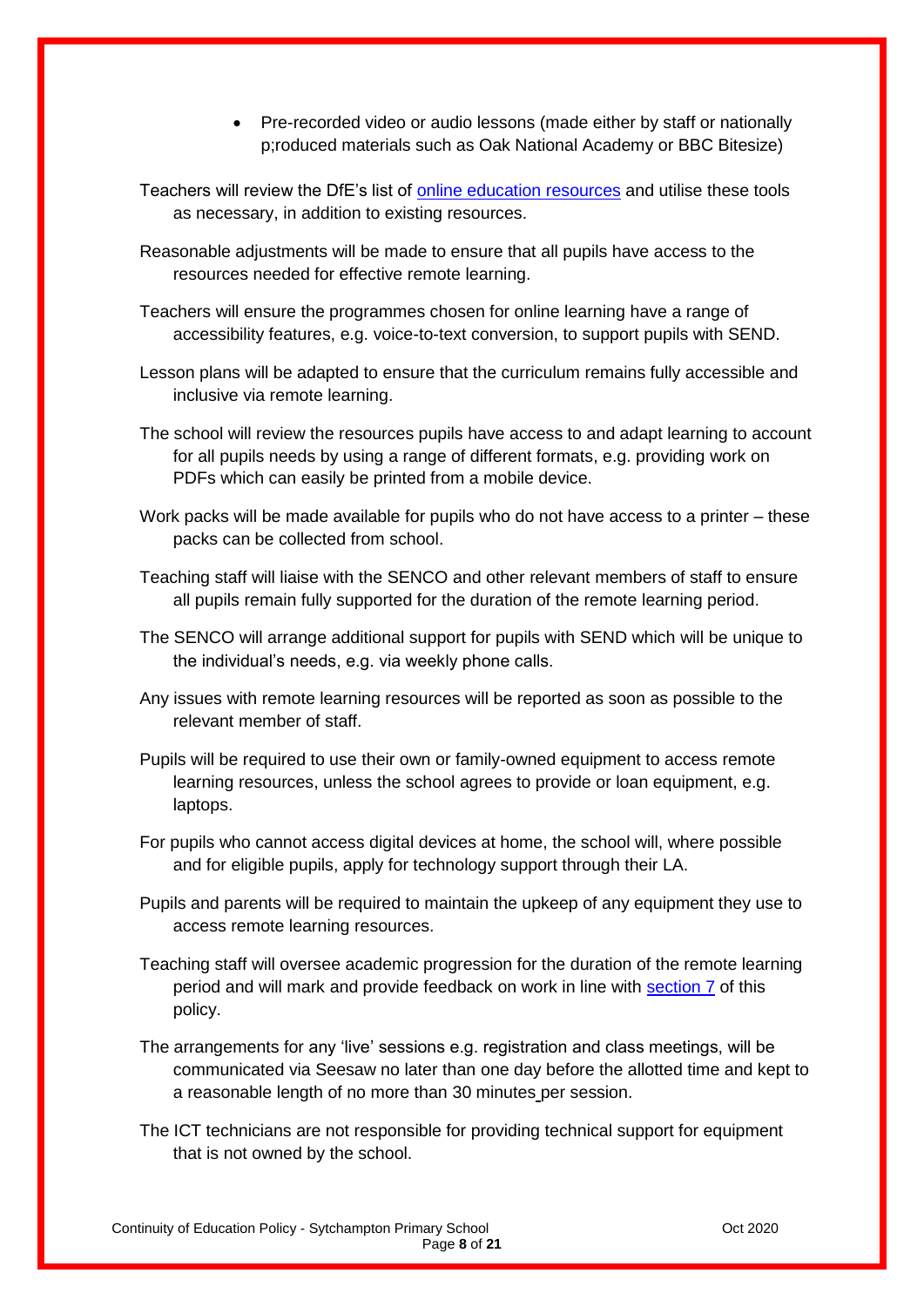#### **Food provision**

The school will signpost parents via email and newsletters towards additional support for ensuring their children continue to receive the food they need, e.g. food banks.

Where applicable, the school may provide the following provision for pupils who receive FSM:

- Making food hampers available for delivery or collection
- Providing vouchers to families

#### **Costs and expenses**

- The school will not contribute to any household expenses incurred while pupils learn remotely, e.g. heating, lighting, or council tax.
- The school will not reimburse any costs for travel between pupils' homes and the school premises.
- The school will not reimburse any costs for childcare.
- If a pupil is provided with school-owned equipment, the pupil and their parent will sign and adhere to the Technology Acceptable Use Agreement prior to commencing remote learning.

## <span id="page-8-0"></span>5. Online safety

This section of the policy will be enacted in conjunction with the school's Online Safety Policy.

Where possible, all interactions will be textual and public.

All staff and pupils using video communication must:

- Communicate in groups one-to-one sessions are not permitted.
- Wear suitable clothing this includes others in their household.
- Be situated in a suitable 'public' living area within the home with an appropriate background – 'private' living areas within the home, such as bedrooms, are not permitted during video communication.
- Use appropriate language this includes others in their household.
- Maintain the standard of behaviour expected in school.
- Use the necessary equipment and computer programs as intended.
- Not record, store, or distribute video material without permission.
- Ensure they have a stable connection to avoid disruption to lessons.
- Always remain aware that they are visible.

All staff and pupils using audio communication must:

- Use appropriate language this includes others in their household.
- Maintain the standard of behaviour expected in school.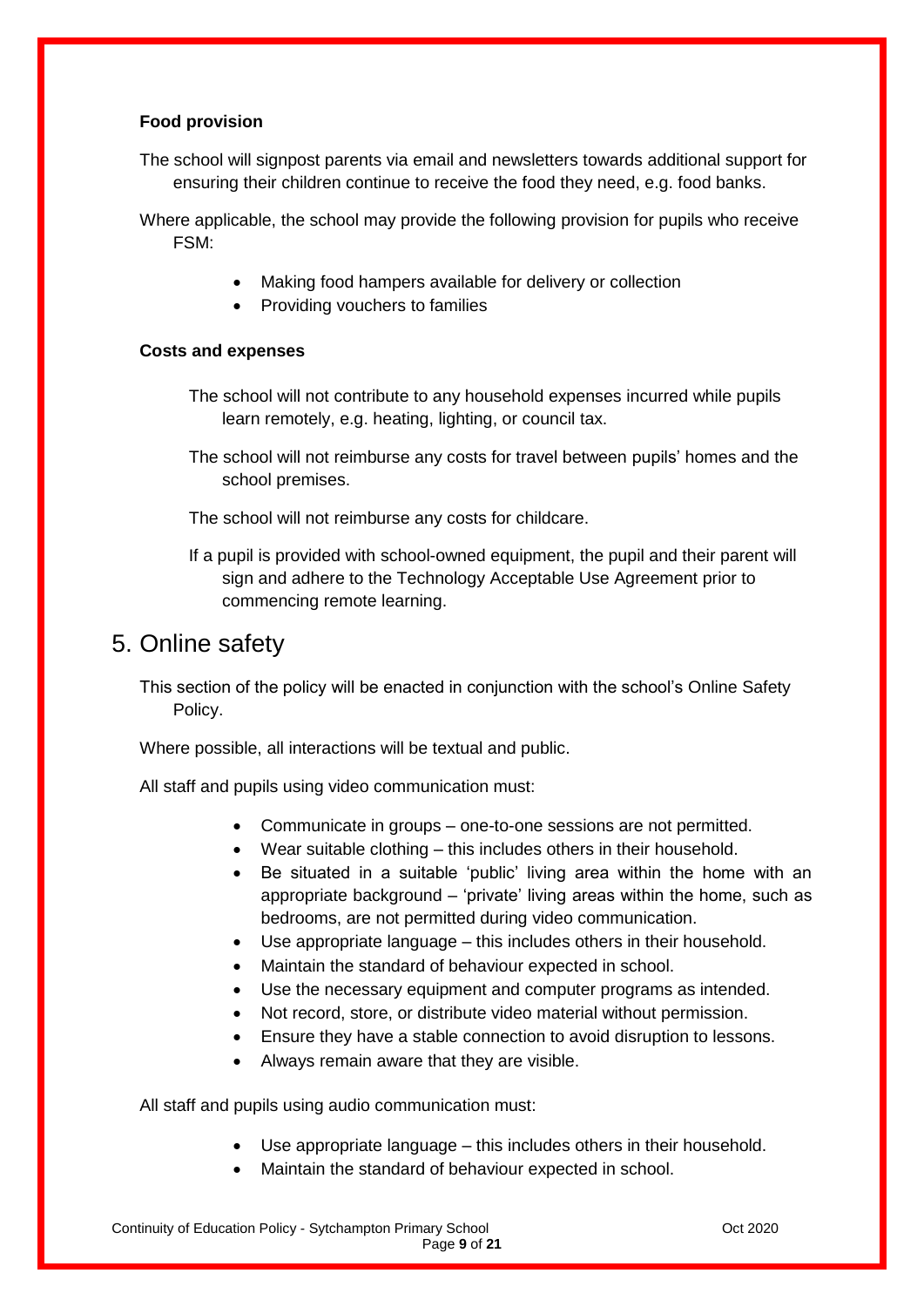- Use the necessary equipment and computer programs as intended.
- Not record, store, or distribute audio material without permission.
- Ensure they have a stable connection to avoid disruption to lessons.
- Always remain aware that they can be heard.

The school will consider whether one-to-one sessions are appropriate in some circumstances, e.g. to provide support for pupils with SEND. This will be decided and approved by the Headteacher, in collaboration with the SENCO.

Pupils not using devices or software as intended will be disciplined in line with the Behaviour Policy.

The school will risk assess the technology used for remote learning prior to use and ensure that there are no privacy issues or scope for inappropriate use.

The school will ensure that all school-owned equipment and technology used for remote learning has suitable anti-virus software installed, can establish secure connections, can recover lost work, and allows for audio and visual material to be recorded or downloaded, where required.

During the period of remote learning, the school will maintain regular contact with parents to:

- Reinforce the importance of children staying safe online.
- Ensure parents are aware of what their children are being asked to do, e.g. sites they have been asked to use and staff they will interact with.
- Encourage them to set age-appropriate parental controls on devices and internet filters to block malicious websites.
- Direct parents to useful resources to help them keep their children safe online.

The school will not be responsible for providing access to the internet off the school premises and will not be responsible for providing online safety software, e.g. antivirus software, on devices not owned by the school.

## <span id="page-9-0"></span>6. Safeguarding

This section of the policy will be enacted in conjunction with the school's **Child Protection and Safeguarding Policy**, which has been updated to include safeguarding procedures in relation to remote working.

Government guidance in relation to 'vulnerable pupils' will be followed at all times.

The DSL and headteacher will identify 'vulnerable' pupils (pupils who are deemed to be vulnerable or are at risk of harm) via risk assessment prior to the period of remote learning (if known in advance) or as soon as practicably possible after the period of remote learning begins.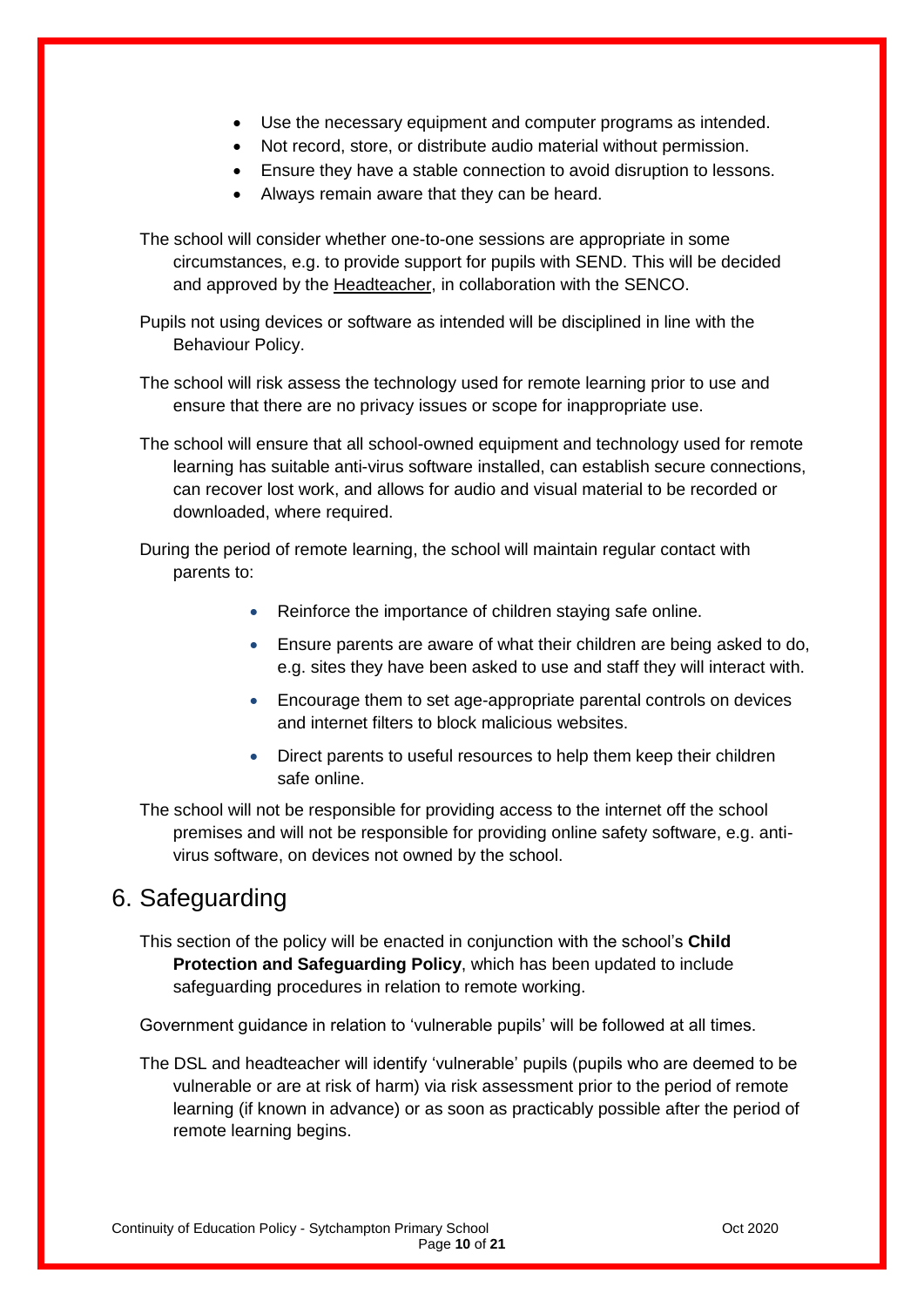- The DSL will arrange for regular contact to be made with vulnerable pupils, prior to the period of remote learning.
- Phone calls made to vulnerable pupils will be made using school phones where possible. Where this is not possible, personal phones should use the 141 service to block their number prior to making any calls.
- The DSL will arrange for regular contact with vulnerable pupils once per week at minimum, with additional contact, including home visits, arranged where required.
- All contact with vulnerable pupils will be recorded on paper and on the school information management systems (Scholarpack) and suitably stored in line with the Records Management Policy.
- The DSL will keep in contact with vulnerable pupils' social workers or other care professionals during the period of remote working, as required.

All home visits **must**:

- Have at least one suitably trained individual present.
- Be undertaken by no fewer than two members of staff.
- Be suitably recorded on paper and a record stored on Scholarpack so that the DSL has access to them.
- Actively involve the pupil.
- The DSL will meet (in person or remotely) with the relevant members of staff once per week to discuss new and current safeguarding arrangements for vulnerable pupils learning remotely.

All members of staff will report any safeguarding concerns to the DSL immediately.

Pupils and their parents will be encouraged to contact the DSL via the school office email [office@sytchampton.worcs.sch.uk,](mailto:office@sytchampton.worcs.sch.uk) if they wish to report safeguarding concerns, e.g. regarding harmful or upsetting content or incidents of online bullying. The school will also signpost families to the practical support that is available for reporting these concerns.

## <span id="page-10-0"></span>7. Data protection

- This section of the policy will be enacted in conjunction with the school's Data Protection Policy.
- Staff members will be responsible for adhering to the GDPR when teaching remotely and will ensure the confidentiality and integrity of their devices at all times.
- Sensitive data will only be transferred between devices if it is necessary to do so for the purpose of remote learning and teaching.
- Any data that is transferred between devices will be suitably encrypted or have other data protection measures in place so that if the data is lost, stolen, or subject to unauthorised access, it remains safe until recovered.

Continuity of Education Policy - Sytchampton Primary School **Continuity of Education Policy - Sytchampton Primary School** Page **11** of **21**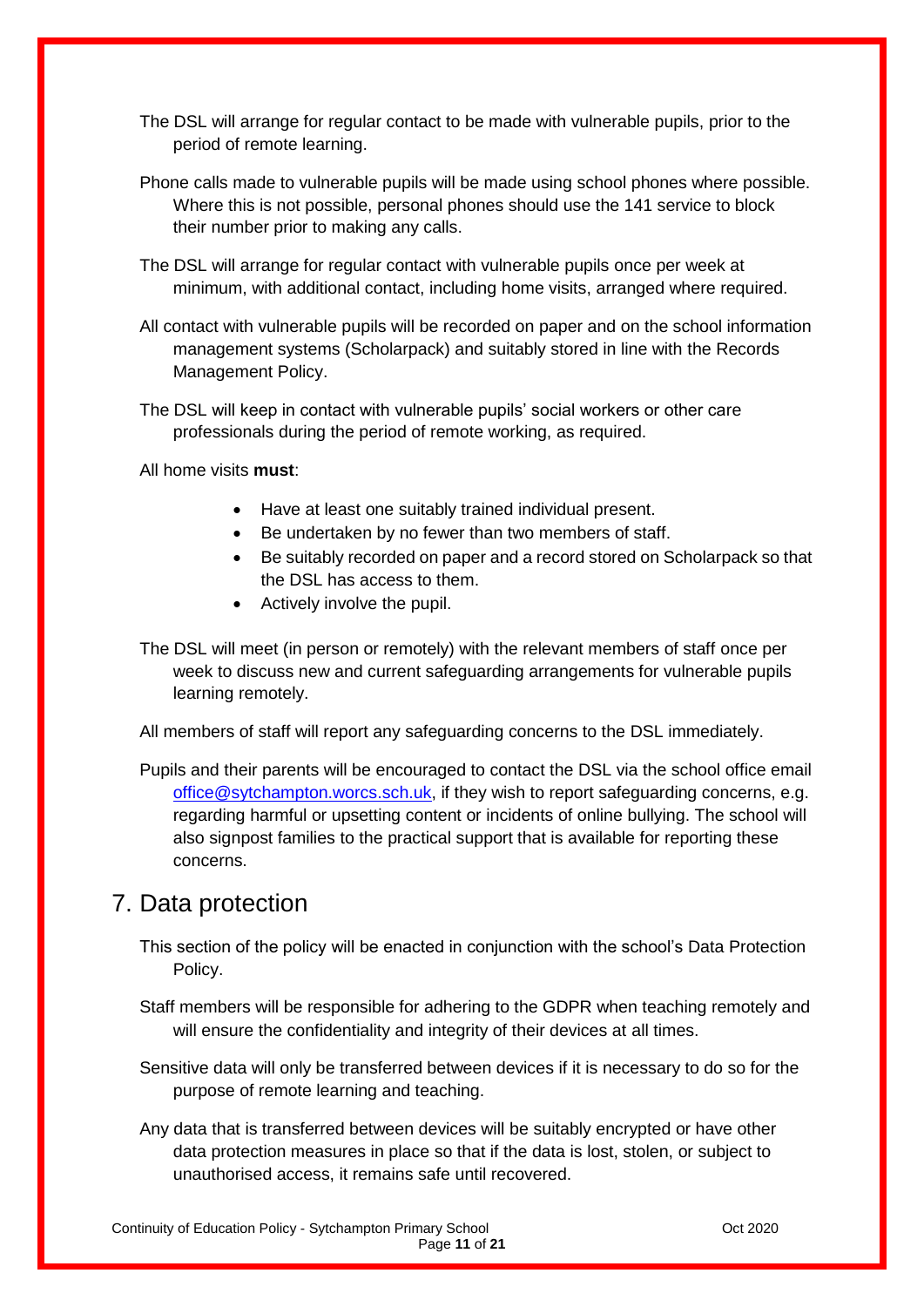Parents' and pupils' up-to-date contact details will be available on Schlolarpack.

The school will not permit paper copies of contact details to be taken off the school premises.

Pupils are not permitted to let their family members or friends use any schoolowned equipment which contains personal data.

Any breach of confidentiality will be dealt with in accordance with the school's Data and E-Security Breach Prevention Management Plan.

Any intentional breach of confidentiality will be dealt with in accordance with the school's Behavioural Policy or the Disciplinary Policy and Procedure.

## <span id="page-11-0"></span>8. Marking and feedback

All schoolwork completed through remote learning (Seesaw) must be:

- Finished when returned to the relevant member of teaching staff.
- Returned on or before the deadline set by the relevant member of teaching staff.
- Completed to the best of the pupil's ability.
- The pupil's own work.
- Feedback will be given in accordance with the Marking and Feedback Policy.

The school expects pupils and staff to maintain a good work ethic during the period of remote learning.

Teaching staff will contact parents via email or the Seesaw Famiy App if their child is not completing their schoolwork or their standard of work has noticeably decreased.

Teaching staff will monitor the academic progress of pupils with and without access to the online learning resources and discuss additional support or provision with the headteacher as soon as possible.

Teaching staff will monitor the academic progress of pupils with SEND and discuss additional support or provision with the SENCO as soon as possible.

The school accepts a variety of formative assessment and feedback methods, e.g. through quizzes and other digital tools from teachers, and will support them with implementing these measures for remote learning where possible.

## <span id="page-11-1"></span>9. Health and safety

This section of the policy will be enacted in conjunction with the school's Health and Safety Policy.

If using electronic devices during remote learning, pupils and staff will be encouraged to take a five-minute screen break every two hours.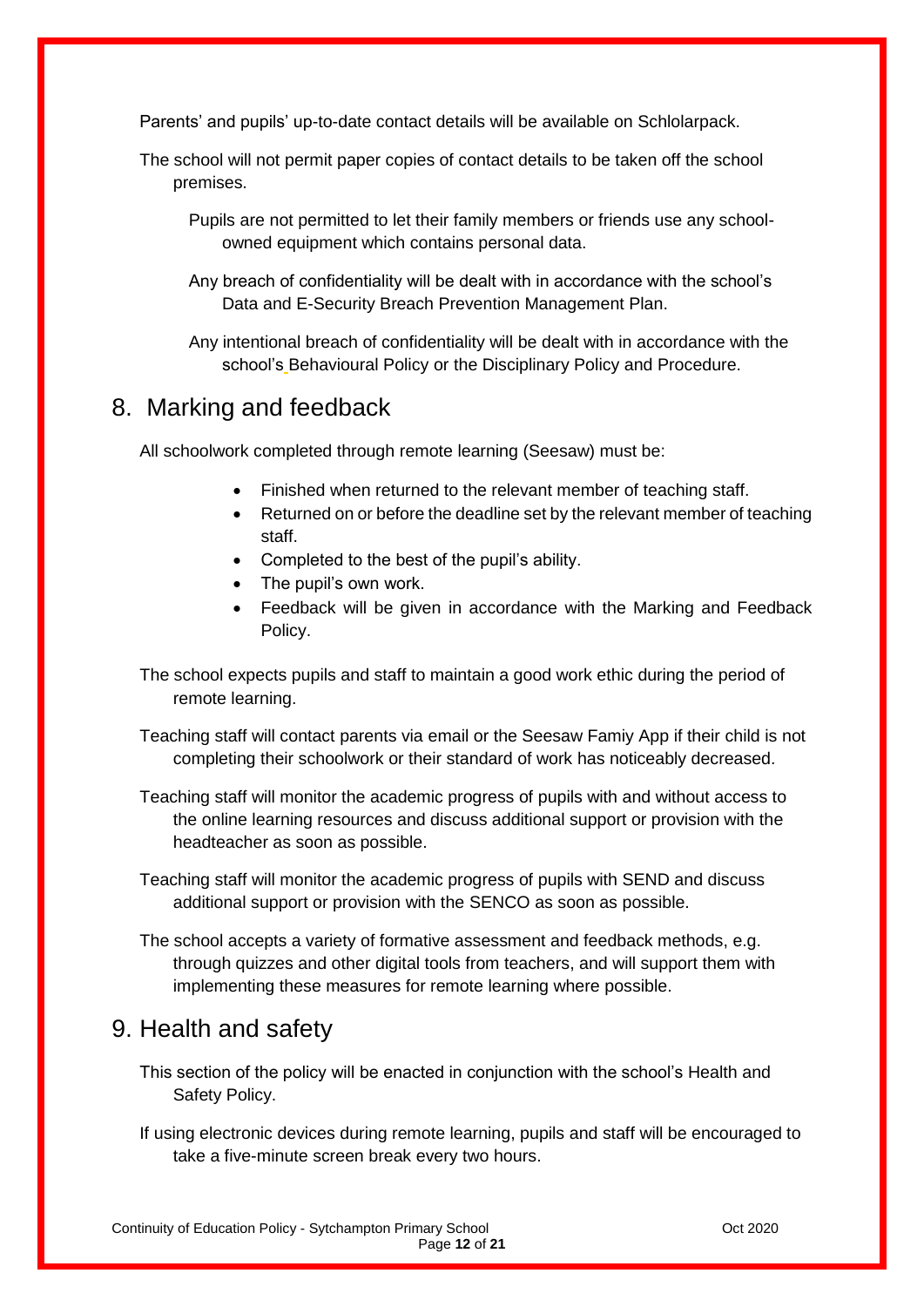Screen break frequency will be adjusted to ten minutes every hour for younger pupils (Reception and KS1) or pupils with medical conditions who require more frequent screen breaks.

## <span id="page-12-0"></span>10. School day and absence

<span id="page-12-2"></span>Pupils will be present for remote learning by 9:00am and cease their remote learning at 3:00pm from Monday to Friday, with the exception of breaks and lunchtimes, as outlined in paragraph 9.2.

<span id="page-12-3"></span>Breaks and lunchtimes will take place at the following times each day:

- Morning break will take place at 10:30am until 10:45am.
- Lunchtime will take place between 12:00pm and 1.00pm.
- Afternoon break will take place at 2:00pm until 2:15pm.

Pupils are not expected to do schoolwork during the times outlined in paragraph 9.2.

Pupils with SEND or additional medical conditions who require more regular breaks, e.g. sensory breaks, are not expected to do schoolwork during their breaks.

Pupils who are unwell are not expected to be present for remote working until they are well enough to do so.

<span id="page-12-4"></span>Parents will inform their child's teacher no later than 9.00am if their child is unwell.

The school will monitor absence and lateness in line with the Attendance Policy.

## <span id="page-12-1"></span>11 Communication

- The school will ensure adequate channels of communication are arranged in the event of an emergency.
- The school will communicate with parents via email, Seesaw and the school website about remote learning arrangements as soon as possible.
- The headteacher will communicate with staff as soon as possible via email about any remote learning arrangements.

Members of staff involved in remote teaching will ensure they have a working mobile device that is available to take phone calls during their agreed working hours.

The school understands that pupils learning remotely have the right to privacy outof-hours and should be able to separate their school and home lives – communication is only permitted during school hours.

Members of staff will have contact with the headteacher at least once per week.

As much as possible, all communication with pupils and their parents will take place within the school hours outlined in [section 9.](#page-12-0)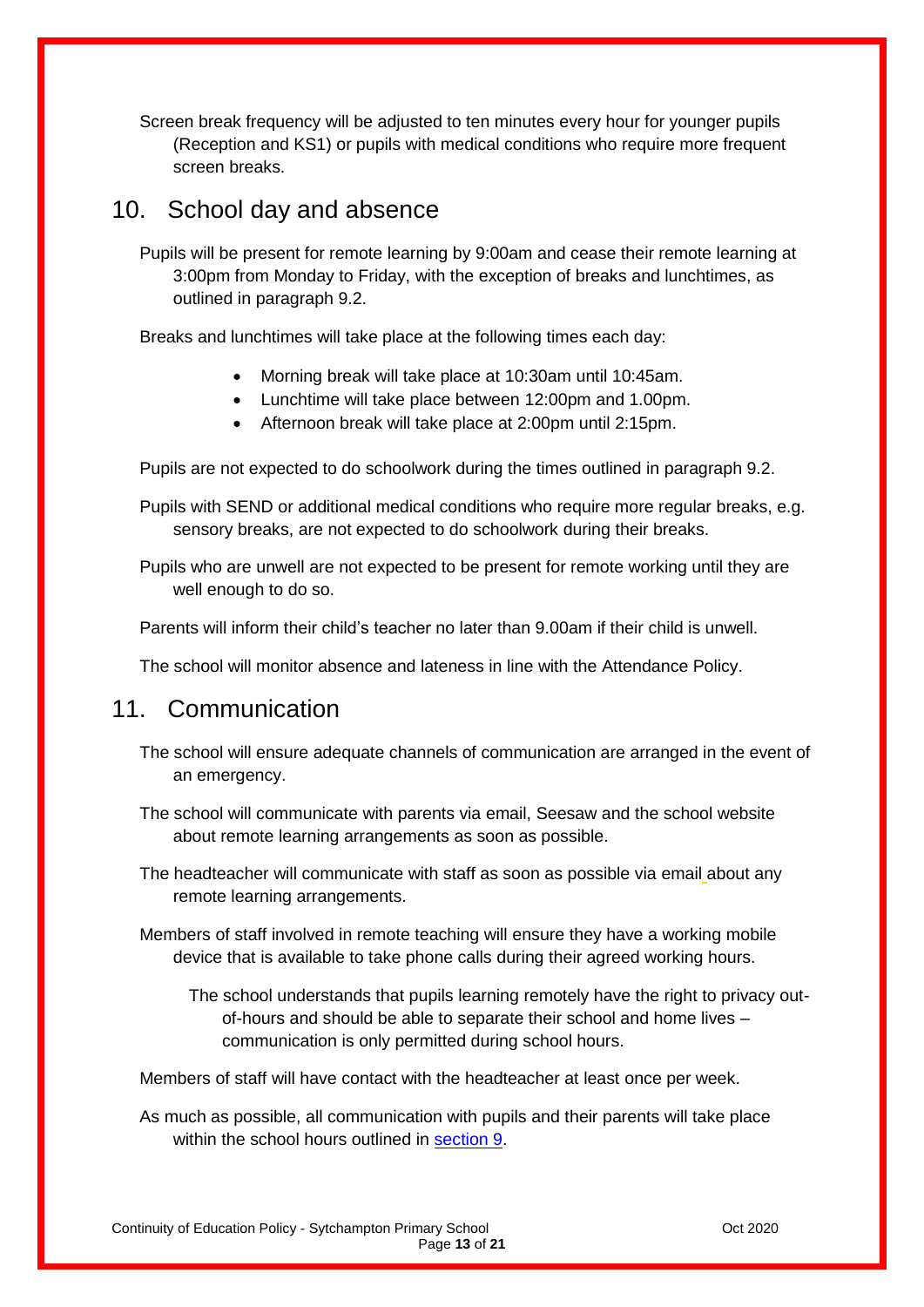- Pupils will have verbal contact with a member of teaching staff at least once a week via Microsoft Teams.
- Parents and pupils will inform the relevant member of staff as soon as possible if schoolwork cannot be completed.
- Issues with remote learning or data protection will be communicated to the pupils' teacher as soon as possible so they can investigate and resolve the issue.
- The pupils' teacher will keep parents and pupils informed of any changes to the remote learning arrangements or the schoolwork set.
- The headteacher will review the effectiveness of communication on a weekly basis and ensure measures are put in place to address gaps or weaknesses in communication.

## <span id="page-13-0"></span>12. Monitoring and review

This policy will be reviewed on an annual basis by the headteacher.

Any changes to this policy will be communicated to all members of staff and other stakeholders.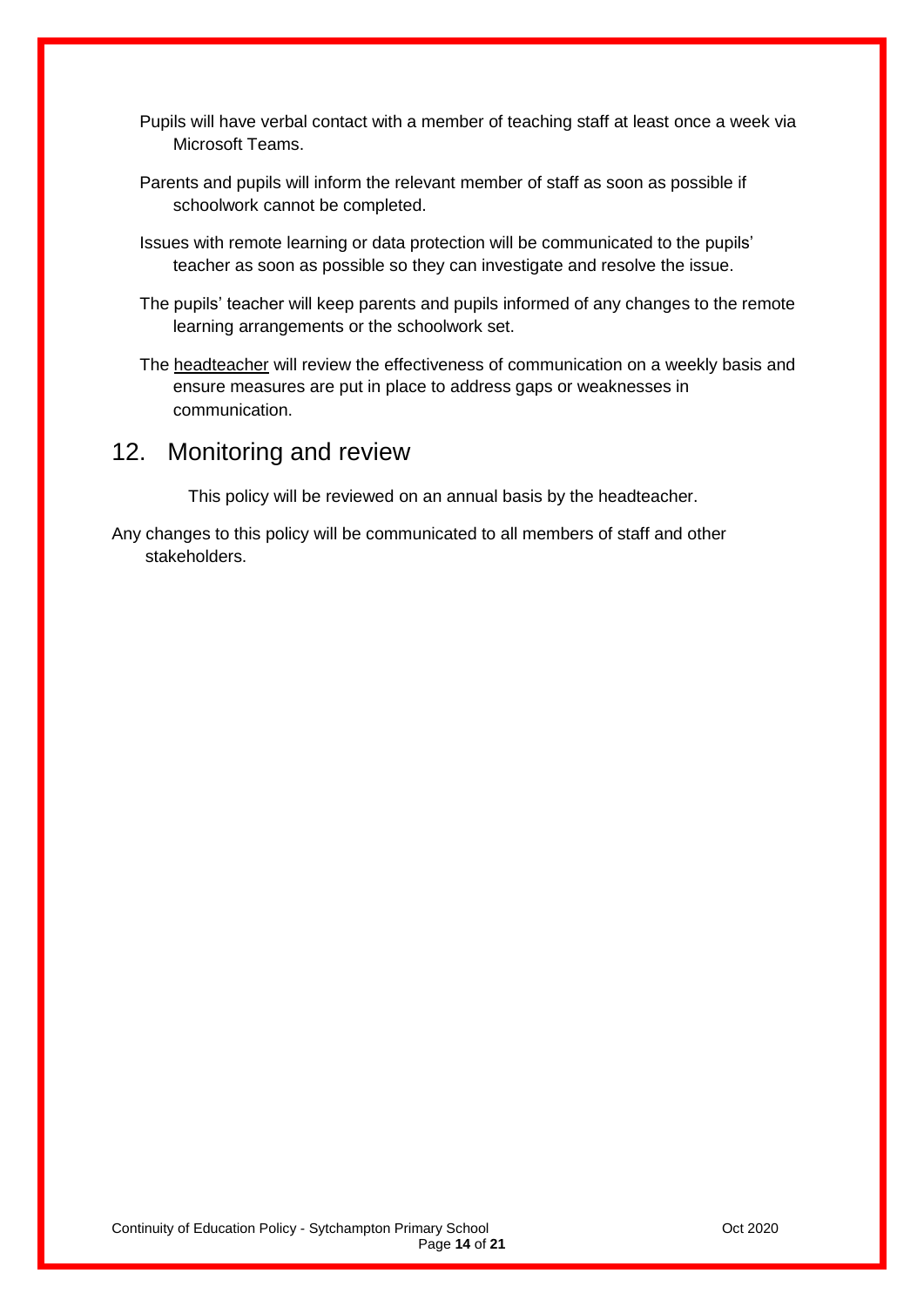## <span id="page-14-0"></span>**Remote Learning During the Coronavirus (COVID-19) Pandemic**

Within the ever-changing circumstances we are currently living through, we must be prepared for local restrictions. If local restrictions apply, the school will implement provision for remote learning to ensure pupils never miss out on education. We will ensure that our curriculum is inclusive and accessible to all. This policy annex outlines additional measures that will be implemented for delivering remote learning during the pandemic.

#### **1. Legal framework**

- 1.1 This policy has due regard to all relevant legislation, statutory and good practice guidance including, but not limited to, the following:
	- DfE (2020) 'Safeguarding and remote education during coronavirus (COVID-19)'
	- DfE (2020) 'Adapting teaching practice for remote education'
	- DfE (2020) 'Guidance for full opening: schools'
	- DfE (2020) 'Get help with technology during coronavirus (COVID-19)'
	- DfE (2020) 'Get laptops and tablets for children who cannot attend school due to coronavirus (COVID-19)'
	- DfE (2020) 'How schools can plan for tier 2 local restrictions'
	- DfE (2020) 'Laptops, tablets and 4G wireless routers provided during coronavirus (COVID-19)'
	- Department of Health & Social Care (2020) 'COVID-19 contain framework: a guide for local decision makers'

#### **2. Contingency planning**

- 2.1 The school will work closely with the LA to ensure the premises is COVIDsecure, and will complete all necessary risk assessments – results of the opening risk assessment will be published on the school's website.
- 2.2 The school will work closely with the local health protection team when local restrictions apply and implement the provisions set within their contingency plan.
- 2.3 The school will communicate its contingency plans for local restrictions with parents, including whether it will remain open to vulnerable pupils and children of critical workers, or if remote working will be applicable for all.
- 2.4 If local restrictions are **not** applied, but a single class or 'bubble' needs to selfisolate, the school will immediately implement remote learning for that group.
- 2.5 The level of remote learning provision required will be based on the government's four tiers of local restrictions. Where there are no local restrictions in place, the school will continue to remain fully open to all, and these tiers will not apply.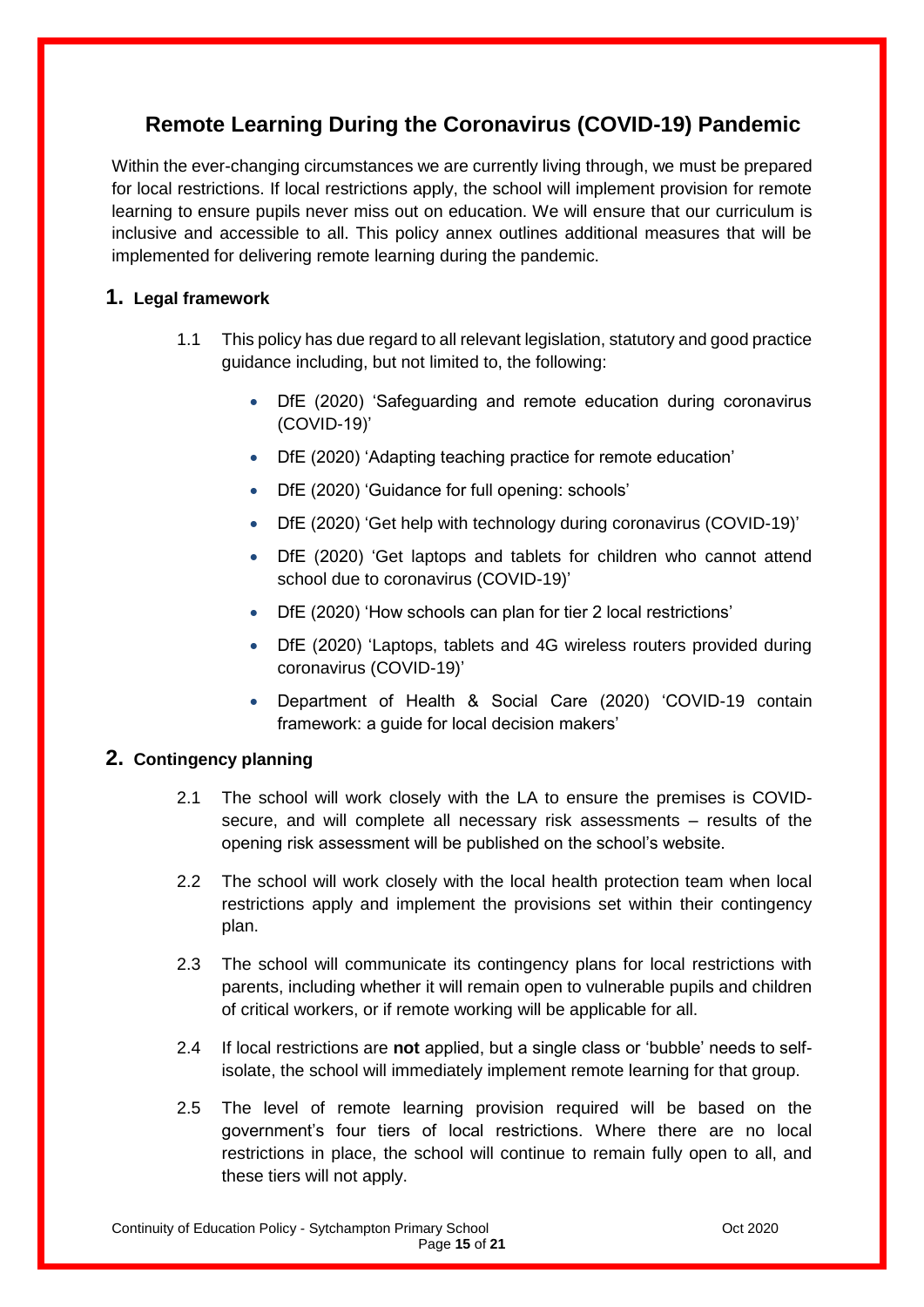#### **Tier 1 local restrictions**

2.6 The school will remain open if tier 1 restrictions are in place, and whole school remote learning will not be provided at this time.

#### **Tier 2 local restrictions**

2.7 The school will remain open if tier 2 restrictions are in place, and whole school remote learning will not be provided at this time.

#### **Tier 3 local restrictions**

2.11 The school will remain open if tier 3 restrictions are in place, and whole school remote learning will not be provided at this time.

#### **Tier 4 local restrictions**

2.14 The school will limit on-site attendance to just vulnerable children and young people. All other pupils will receive remote education in line with section 3 of this appendix.

#### **3. Teaching and learning**

- 3.1 All pupils will have access to high-quality education when remote working.
- 3.2 The school will use a range of teaching methods to cater for all different learning styles, this includes (this is not an exhaustive list):
	- Recorded video lessons (Oak Online National Academy, Bitesize)
	- Teacher recorded lessons/explanations/videos
	- Powerpoint presentations
	- Online resources such as Letterjoin, Spelling Shed, Education City, White Rose Maths
	- Comprehensions
	- Quizzes
- 3.3 Teachers will ensure lessons are inclusive for all pupils and can be adapted to account for the needs of disadvantaged pupils and pupils with SEND.
- 3.4 When teaching pupils who are working remotely, teachers will:
	- Set assignments so that pupils have meaningful and ambitious work each day.
	- Deliver a planned, coherent and well-sequenced curriculum which allows skills to be built incrementally.
	- Provide frequent, clear explanations of new content through high-quality curriculum resources, including through educational videos.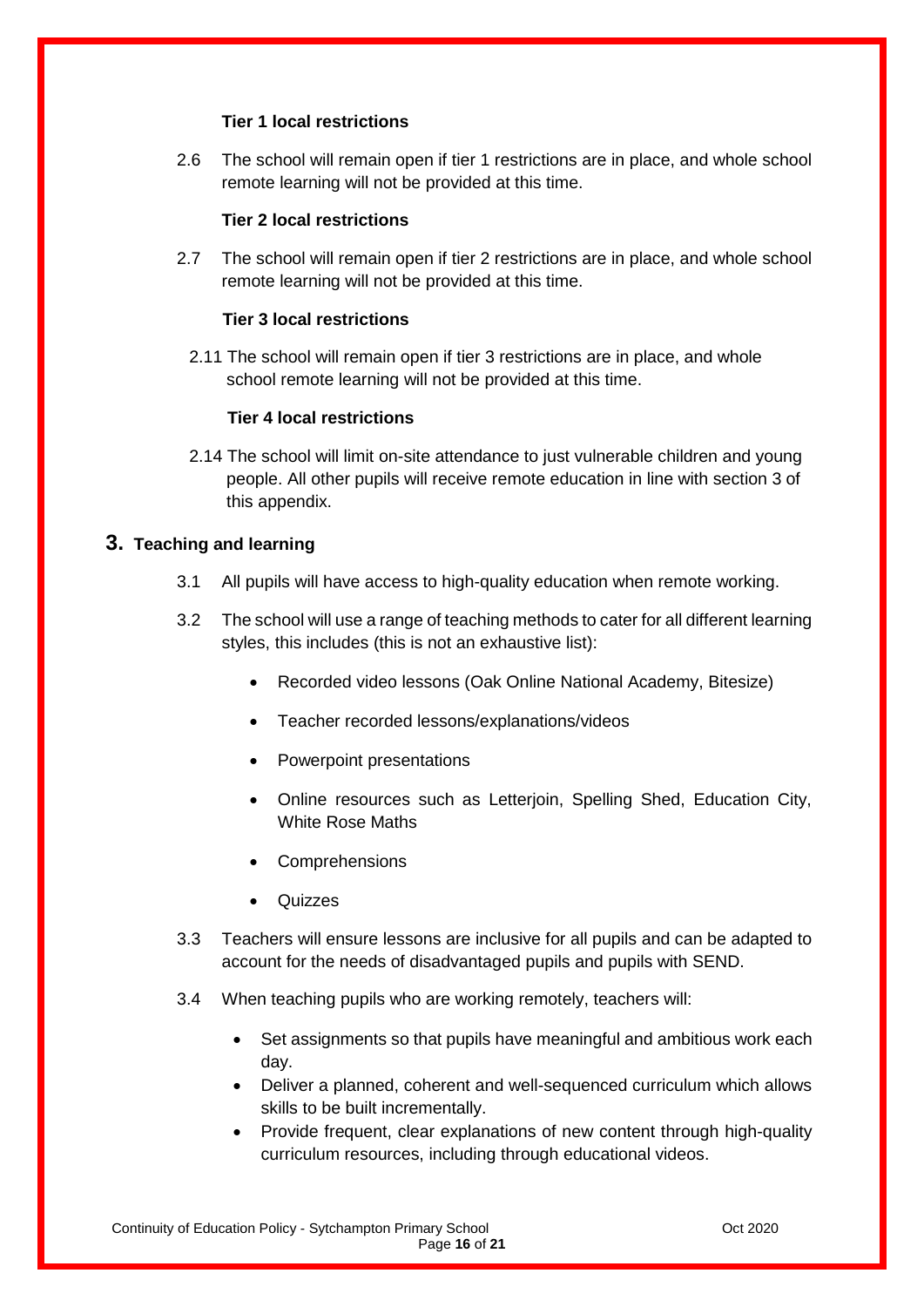- Assess progress by using questions and other suitable tasks and be clear on how regularly work will be checked.
- Adjust the pace or difficulty of what is being taught in response to questions or assessments, including, where necessary, revising material or simplifying explanations to ensure pupils' understanding.
- Plan a programme that is of equivalent length to the core teaching pupils would receive in school, including daily contact with teachers.
- 3.5 All provisions for remote learning will be subject to the class group's age, ability and/or any SEND.
- 3.6 In exceptional circumstances, the school may reduce its curriculum offering to enable pupils to cope with the workload – the headteacher will assess this need, keeping pupils' best interests in mind, and will not take the decision lightly.
- 3.7 Teachers will continue to make use of formative assessments throughout the academic year, e.g. quizzes.
- 3.8 The school will utilise the support available through the DfE's 'Get help with technology during coronavirus (COVID-19)' scheme.
- 3.9 Under the scheme, the school can order laptops, tablets and 4G wireless routers to support the following groups of pupils if they do not have access to a digital device or the internet through other means:
	- Pupils in Years 3 to 11
	- Clinically extremely vulnerable children across all year groups who are shielding or self-isolating in line with government advice
	- Children in all year groups who are unable to access remote education whilst attending school on a hospital site
- 3.10 Before distributing devices, the school will ensure:
	- The devices are set up to access remote education.
	- Appropriate safeguarding controls and support are in place to help pupils and their families use the devices safely.
- 3.11 Once devices are ready for collection, the school will either arrange for them to be collected by families from school or delivered to pupils' homes, ensuring infection control measures are adhered to as part of this process.

#### **4. Returning to school**

- 4.1 The headteacher will work with the LA to ensure pupils only return to school when it is safe for them to do so.
- 4.2 After a period of self-isolation, or the lessening of local lockdown rules, the headteacher will inform parents when their child will return to school.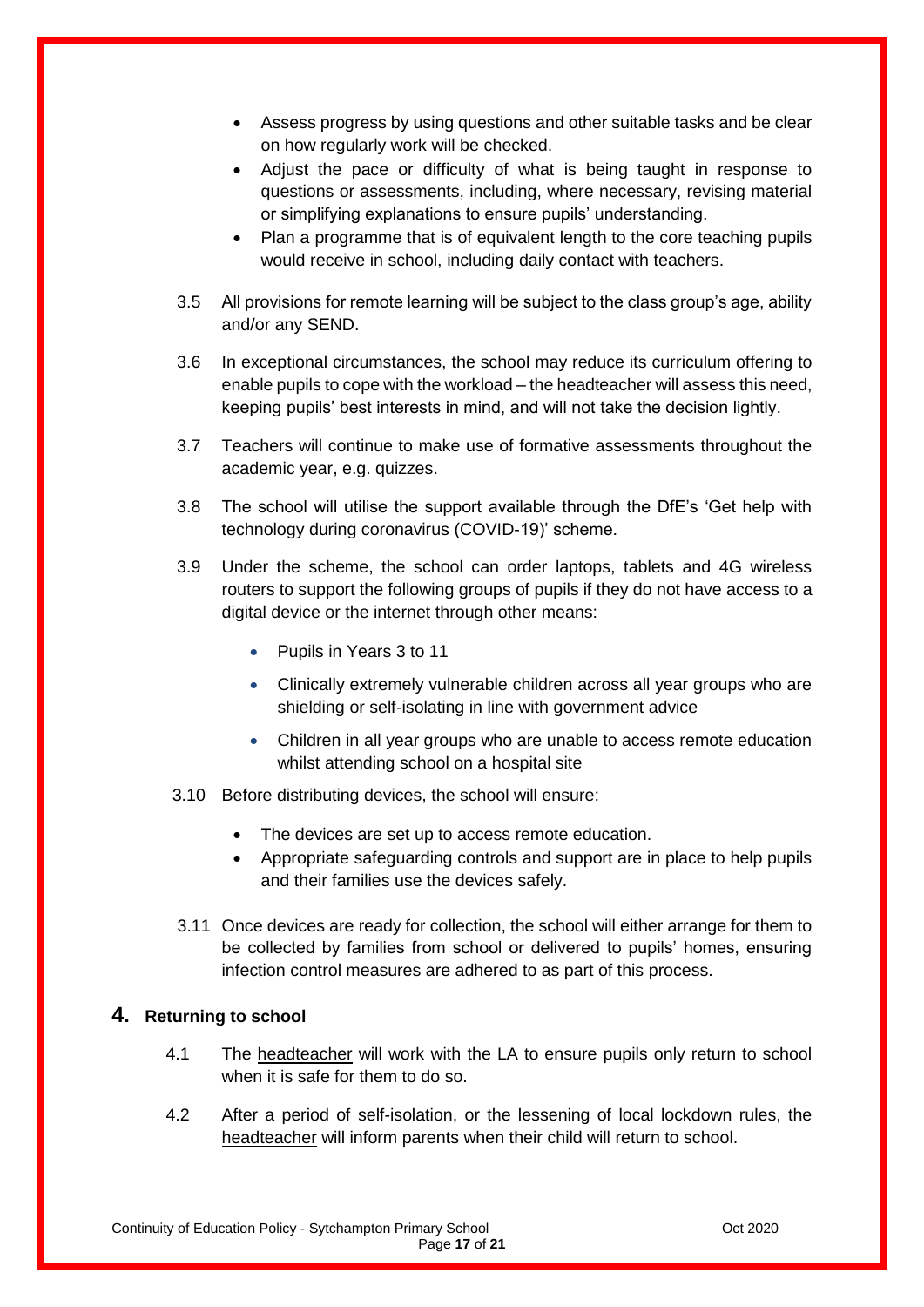4.3 The headteacher will listen to all concerns that parents may have about their child returning to school and will advise them of the measures in place to ensure the safety of their child.

#### **5. Monitoring and review**

- 5.1 This policy annex will be reviewed in line with any updates to government guidance.
- 5.2 All changes to the policy will be communicated to relevant members of the school community.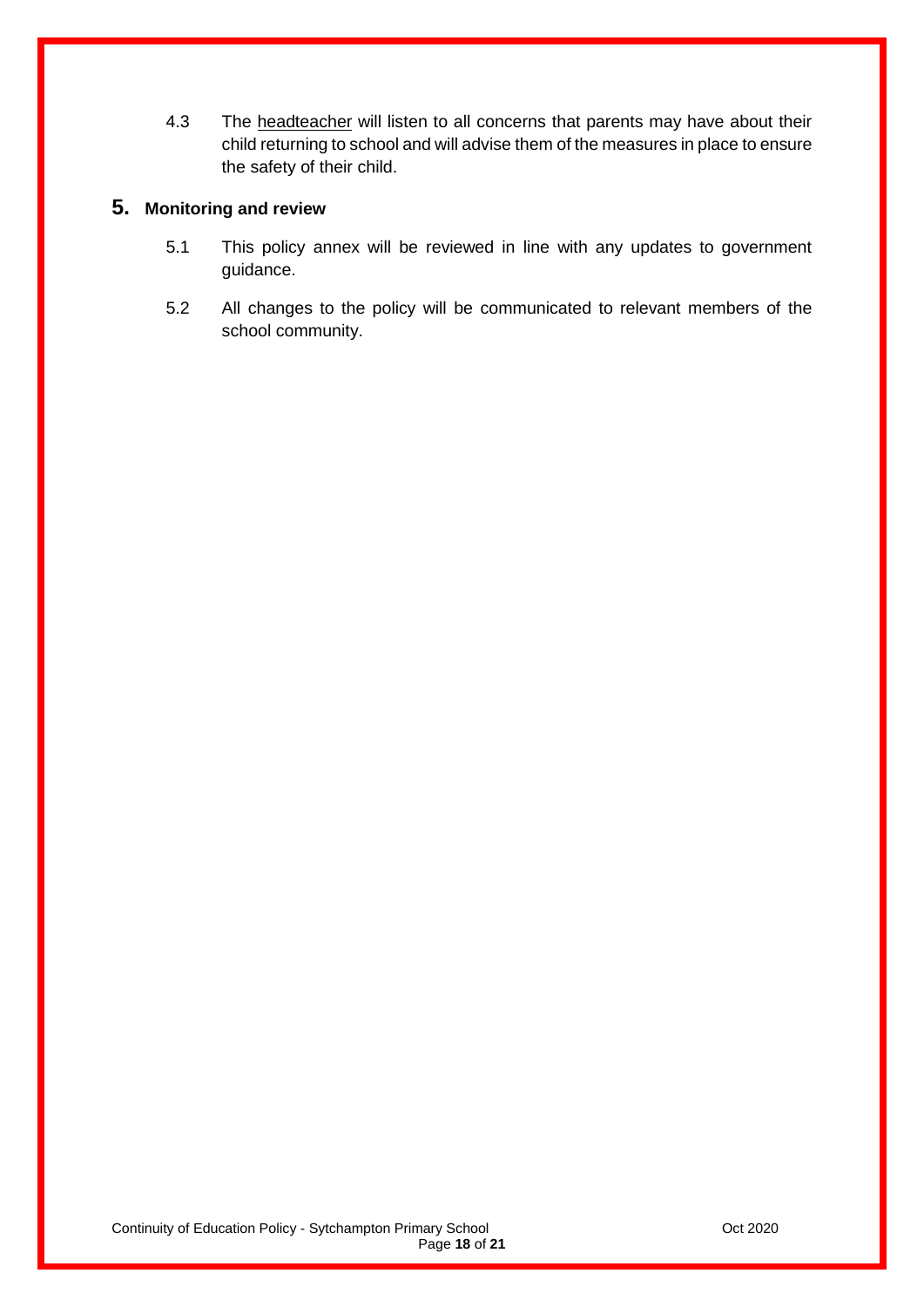#### **Appendix b - Sytchampton Online Learning Offer**

#### **Home Learning Offer**

The government have asked schools to put in place contingency plans for remote learning/home learning for the foreseeable future, taking into account various possible scenarios.

In all cases, however, we will endeavour to offer remote learning, where it is required, which:

- Is broad and ambitious, covering all areas of the curriculum
- Is sequenced effectively and aligned closely with in school provision
- Provides clear explanations of new content delivered through high quality curriculum resources and videos
- Makes use of high quality online and offline resources
- Enables pupils to make good progress
- Is in place immediately in the event of a local lockdown
- Allows regular interaction and feedback for pupils
- Allows teachers to track progress and adjust the pace/difficulty of what is being taught
- Provides for the needs of SEND pupils
- Avoids an over-reliance on long-term projects or internet research activities

#### **Contingency 1 – Individual Pupils are required to remain shielded at home**

For pupils who have been advised by Medical Experts to remain at home and shield, either because of their health needs or because of a local spike in cases, we will provide the following Home Learning Offer:

- **Seesaw App** Teachers will upload classwork being used in school on a daily basis, and will feedback to the work uploaded by the pupil on a daily basis (it may be that Support Staff will assist with feedback during the day)
- **Microsoft Teams** Each day the class teacher will timetable a remote video call via Microsoft Teams with the pupil to provide face to face support and feedback. This will take place at the end of the school day, but the timing will be agreed with the family in advance to work around both the school and home timetables and commitments.

This offer will be agreed with parents in advance. Permissions and Acceptable Use Policies will be signed by members of the class and their parent/carers prior to using Microsoft Teams and accessing live video meetings.

#### **Contingency 2 – Up to 2 pupils are required to self-isolate within a bubble**

If up to 2 pupils within a bubble are advised to self-isolate, then, for the period of their isolation the school will provide the following offer for those two pupils:

 **Seesaw App** – Teachers will upload classwork being used in school on a daily basis, and will feedback to the work uploaded by the pupils on a daily basis (it may be that Support Staff will assist with feedback during the day)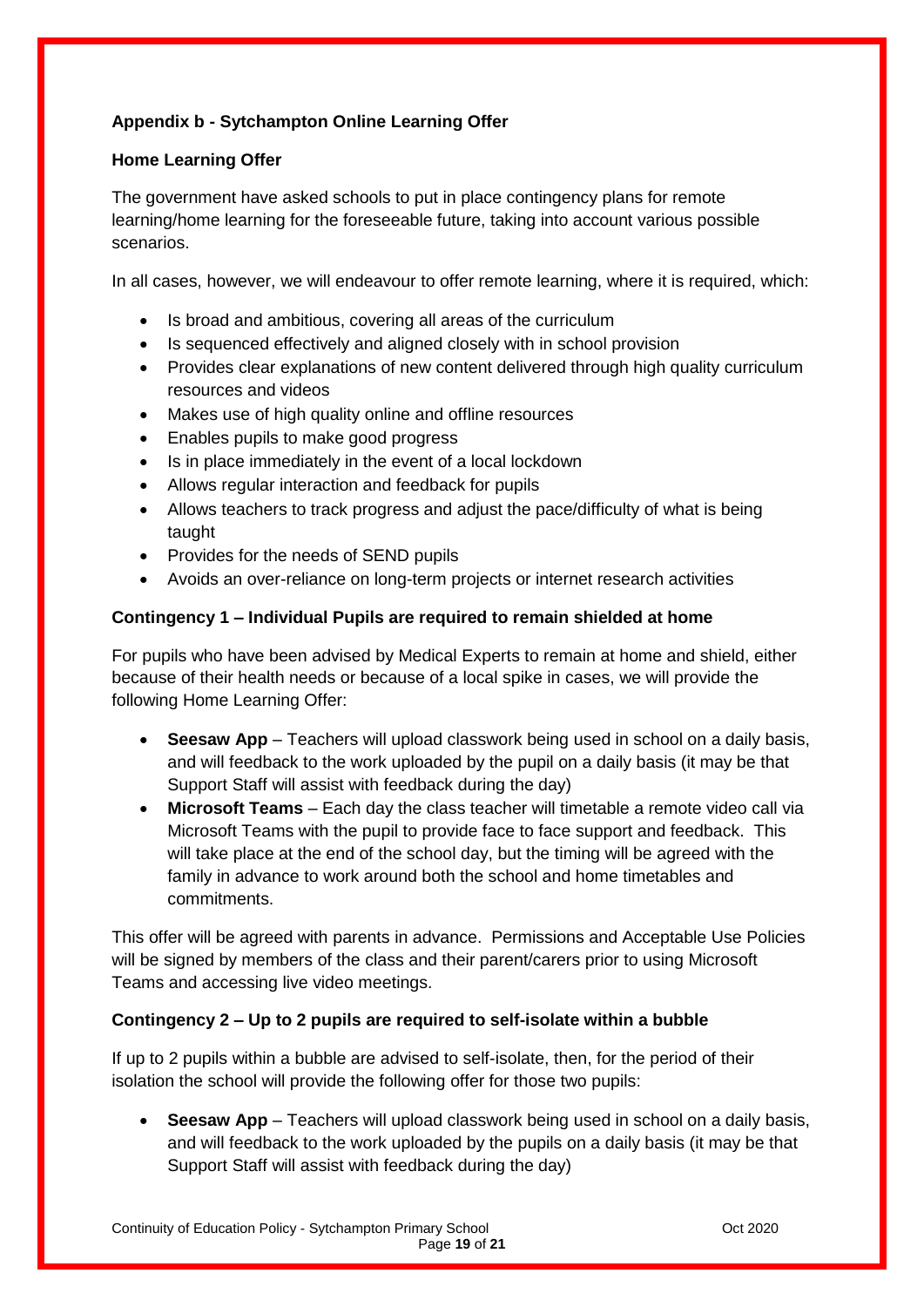**Microsoft Teams** – Each day the class teacher will timetable a remote video call via Microsoft Teams with the pupil to provide face to face support and feedback. This will take place at the end of the school day, but the timing will be agreed with the family in advance to work around both the school and home timetables and commitments.

This offer will be agreed with parents in advance. Permissions and Acceptable Use Policies will be signed by members of the class and their parent/carers prior to using Microsoft Teams and accessing live video meetings.

#### **Contingency 3 – Whole Groups are required to self-isolate including a partial or whole school lockdown**

Where an entire bubble is required to self-isolate, which is likely to be the case if more than 2 pupils are required to self-isolate, then the school will offer this Home Learning Offer. This offer will also be in place immediately if there is a partial or whole school lockdown.

- Each morning, the class teacher will conduct a live Registration Session, which will last for 10-15 minutes. This will provide an opportunity for pupils to raise any questions or problems.
- The class teacher will plan sequences of learning in Literacy and Maths and will upload one activity for these subjects to the Seesaw App each day. Where it is appropriate, the school will utilise the National Online Oak Academy or BBC Bitesize videos to support explanation and learning.
- The class teacher will plan sequences of learning in other subjects each week. One learning opportunity will be uploaded to Seesaw each day for pupils to complete. Where it is appropriate, the school will utilise the National Online Oak Academy or BBC Bitesize videos to support explanation and learning
- Teachers will set weekly Spellings (Spelling Shed), Handwriting (Letterjoin) and Times Tables (or Number Facts for younger pupils)
- Teachers will avoid setting long-term projects or internet research activities which stretch over more than two days wherever possible
- The class teacher and any support staff will provide feedback to pupils from 09.00 hours to 15.00hours each weekday, to support pupils with their learning.
- The class teacher will differentiate learning for pupils, including for those pupils with Special Needs or where pupils need additional challenge
- Feedback on Seesaw will comprise of written comments, marking, videos or verbal recordings to support pupils and move learning on
- Where the Class Teacher feels it is appropriate, they may direct the Support Staff to work with identified pupils where there are gaps in learning or pupils have additional needs